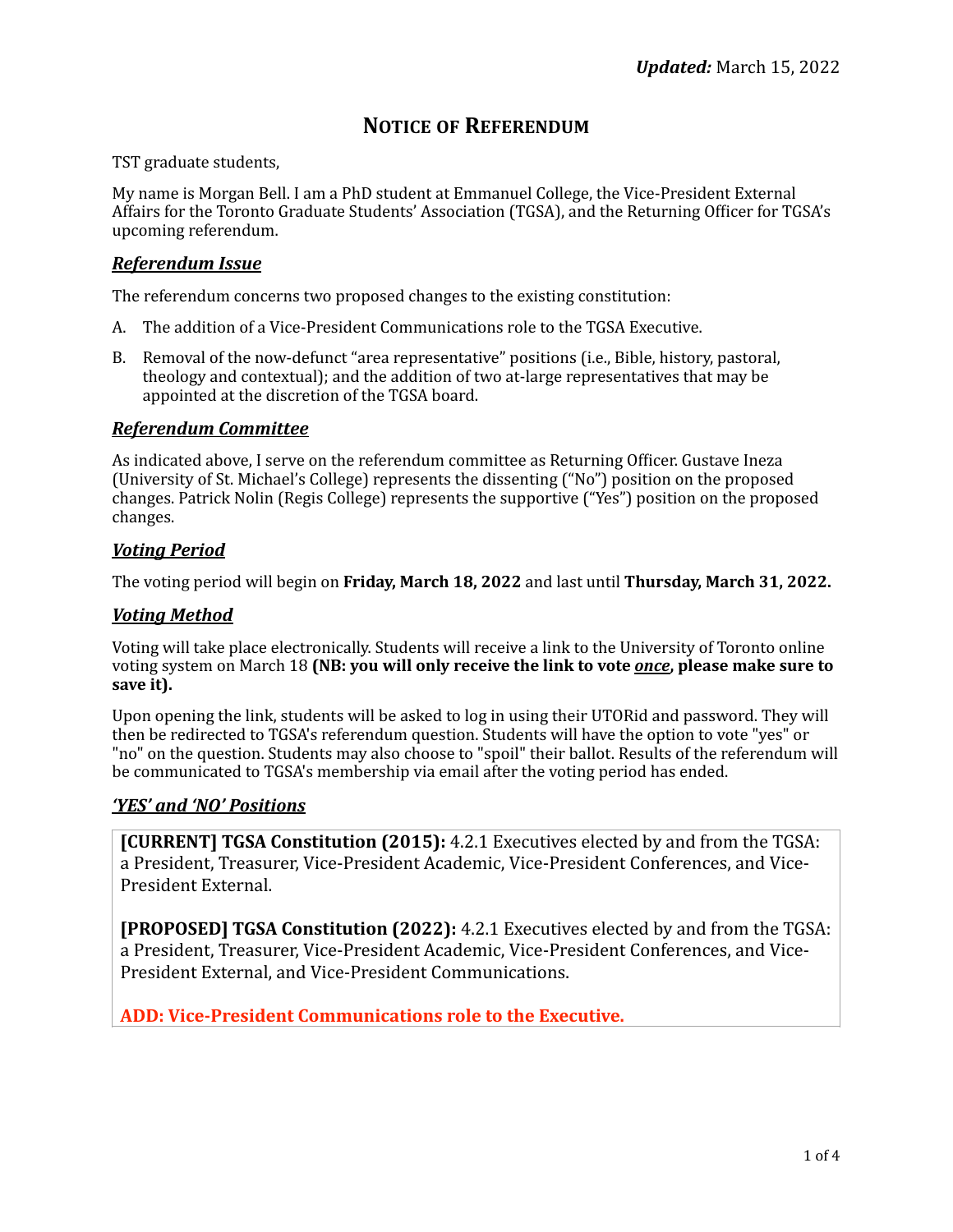Against: There is not a need for an additional member of the executive. The communications role can be filled by the Secretary or by other board members based on need. Assigning communication responsibilities to non-voting members of the TGSA mitigates against partisan communication of issues in which they would play an active and shaping role. Assigning communications to a member of the executive creates a possibility for biased communication.

For: As we have seen over the past two years with remote learning, online events, and digital workshops, TGSA struggles to engage the student body which it serves. This is reflected in the low attendance ratings at planned events, for example. While this may be attributable to a variety of reasons beyond TGSA's control, the establishment of a VP Communications role would create an identified point of contact between the student body and the TGSA board. Moreover, communications would be assigned to one *accountable* officer rather than leave communications to any and all TGSA board members. As such, a VP Communications would introduce a measure of accountability and regularity in communications and strengthen TGSA's relationship with its members.

**[CURRENT] TGSA Constitution (2015):** 4.2.2 Program representatives elected by the TGSA, one from each distinct concentration within TST's doctoral research programs and one from each of TST's other programs with graduate students.

**[PROPOSED] TGSA Constitution (2022):** 4.2.2 Program representatives elected by the TGSA, one from each of TST's other programs with graduate students.

**REMOVE: Area Representative positions** (i.e., "distinct concentrations within TST's doctoral research programs" such as Bible, history, pastoral, theology and contextual *representatives)*

**Against**: While the areas of study are no longer reflected in TST's departmental structure, striving to include members that represent a cross-section of the different programs of study can only strengthen TGSA's work and representation. Irrespective of TST structure, the conscious inclusion of area representatives should remain in place.

**For**: While the TGSA represents students in all graduate streams of study, area representatives are redundant because the departmental structures of TST no longer exist to support them (i.e., TST does not have specific departments in Bible, history, pastoral studies, theology or contextual theology). The area representative positions belonged to the old ThD program and do not reflect the new conjoint PhD program which is much more interdisciplinary. As these departments no longer exist, it does not make sense to have members dedicated to advocating and working within the area representative positions. Furthermore, the TGSA Board almost always includes members from every steam of study, and much of the TGSA's work comes down to advocating within concrete institutional structures (i.e., between the member colleges, TST and the GCTS) instead of between specific departments as they no longer exist.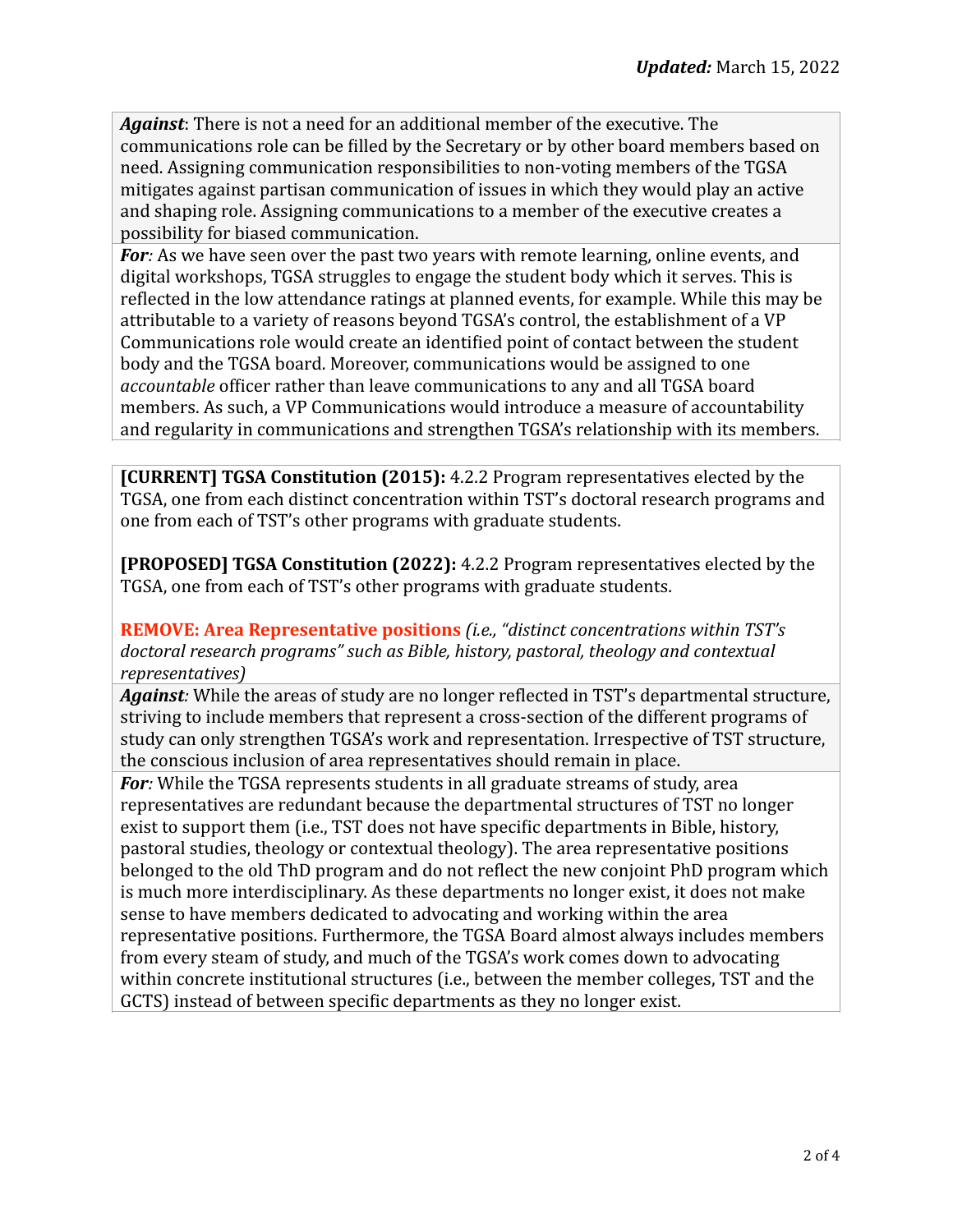## *NEW ADDITION:*

## **4.2.4** At the discretion of the TGSA, two at-large representatives may be chosen.

*NB: This will follow 4.2.3 which the TGSA is not proposing changes to. The TGSA is proposing two at-large representatives as an alternative to the Area Representative positions.* 

**Against**: Given that college representatives represent their colleges, it would be understandable if we had other representatives such as those from marginalized members of the student community whose voices should be heard on the TGSA. However, since the TGSA board already has many members, its board make-up is regularly and naturally diverse. As such, there is no pressing need to add this clause. Moreover, to add members based on the TGSA's discretion introduced a danger that the executive could appoint members to the board in order to curry voting and governance support in their favour. It is an easily manipulated clause.

**For**: The addition of two discretionary members-at-large affords TGSA an opportunity to cultivate wider and more diverse student participation. Just as the creation of a VP Communications would better represent TGSA's activities and initiatives to the wider student body, so two voting members at-large would represent wider perspectives and experiences to the TGSA board. Having members at-large allows TGSA to garner perspectives beyond those related to college and program, and to seek greater parity of the TGSA board makeup up by seeking a more diverse membership.

## *Ballot Question(s)*

The referendum questions on the ballot will read as follows. Voters will also have the option to spoil their ballot.

The board of the Toronto School of Theology Graduate Students' Association (TGSA) proposes the following changes to Section 4 of its constitution:

**4.2.1 Executives elected by and from the TGSA: a President, Treasurer, Vice-President** Academic, Vice-President Conferences, Vice-President External, and Vice-President **Communications.**

**ADD: Vice-President Communications role to the Executive.** 

**Q1:** Should the TGSA Constitution be amended to add a VP Communications role to *the Executive Board?*

➡ **Yes** 

➡ **No**

**4.2.2 Program representatives elected by the TGSA, one from each of TST's other programs with graduate students.**